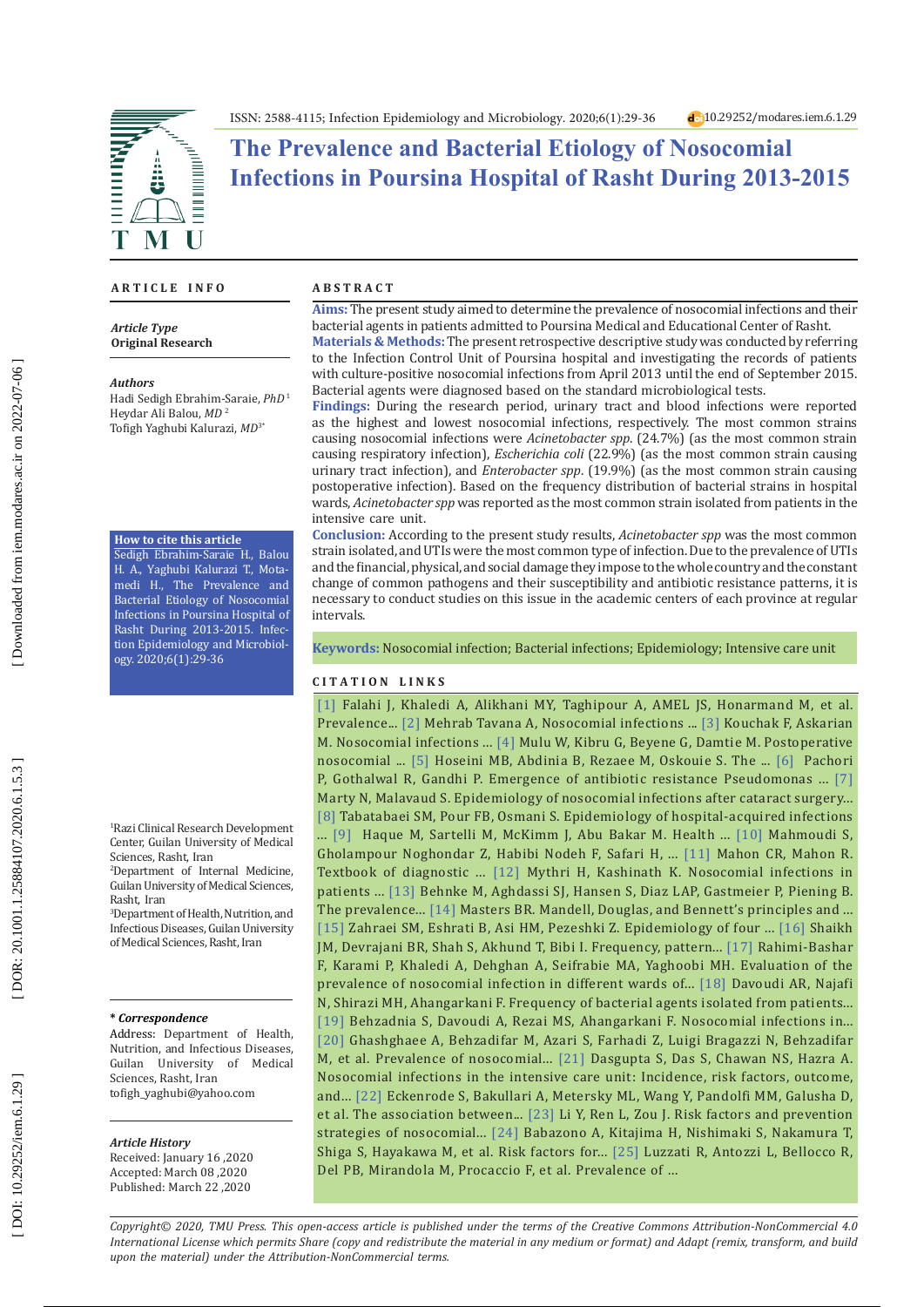## **Introduction**

Nosocomial infections (NIs) occur 48 to 72 hours after hospitalization and up to 6 weeks after discharge; they do not occur during the incubation period  $[1]$  and are observed in the following cases: 1) 7 to 10 days after discharge of an internal ward patient without any surgery; 2) Up to one month after discharge of patients with problems such as laparotomy, appendectomy, and hernia with no implantation; 3) Up to one year after surgery with no implantation, such as orthopedic operations  $[2-3]$ .

More than 80 % of nosocomial infections are urinary, surgical, bloodstream, and respiratory infections. About 90% of nosocomial infections are caused by bacteria, indicating that fungal, viral, or protozoa agents are less involved. *Klebsiella pneumoniae*, *Staphylococcus aureus*, *Pseudomonas spp*., and *Proteus* species are the most prevailing causes of nosocomial infections. The widespread use of broadspectrum antibiotics in hospitals has led to the emergence of newer organisms such as *Acinetobacter baumannii*. Also, *S. aureus* is the second leading cause of nosocomial infections after *Escherichia coli* [4-6 ] . Despite the low number of patients in the intensive care units (ICU), the rate of nosocomial infections in these patients is several times higher than in patients of other units. It is estimated that more than 20% of nosocomial infections occur in ICUs, and the crude deaths caused by this factor in ICUs reach 8-10%, which is most commonly observed in ICU patients attached to the ventilator and intubated [ 7 - 8 ] . Nosocomial infections caused by antibiotic resistant bacteria become more important when leading to mortality and morbidity, prolonged hospital stay, and increased costs associated with prolonged hospital stay. Given the studies conducted around the world including different regions of Iran and the differences in

bacteria frequency and antibiotic resistance pattern, it is of great importance to study and implement a project in each region or at least province  $[8-10]$ . Publishing the results of these studies in medical and scientific journals raises the awareness of physicians, specialists, and authorities about these types of infections and could be considered as an important step in the treatment and control of infections.

**Objectives:** Since Poursina hospital in Gilan province has large patient centers and an active infectious disease research unit, the present study aimed to determine the prevalence of nosocomial infections and their bacterial agents in patients admitted to Poursina Medical and Educational Center of Rasht.

### **Materials and Methods**

**Study design and samples:** This crosssectional descriptive study was conducted by referring to the Infection Control Unit of Poursina hospital and investigating the records of patients with culture-positive nosocomial infections from April 2013 to the end of September 2015.

The necessary data (based on the Nursing<br>Infection Clinical Guidelines in Iran) Guidelines in Iran) were recorded using pre-designed forms, including items such as age, sex, admission ward, invasive procedures used (intubation, catheter, intravenous and arterial catheter, and so on), culture specimens, infection type, and bacteria type. Inclusion criteria consisted of having culture-positive nosocomial infections such as UTI, pneumonia, postoperative infection, and bloodstream infection from April 2013 until the end of September 2015. The exclusion criteria included not having symptoms of nosocomial infections.

**Bacteria diagnosis:** After transferring all specimens to Poursina hospital laboratory and culturing them in Blood agar and MacConkey agar and incubation at 37 °C for

DOI: 10.29252/iem.6.1.29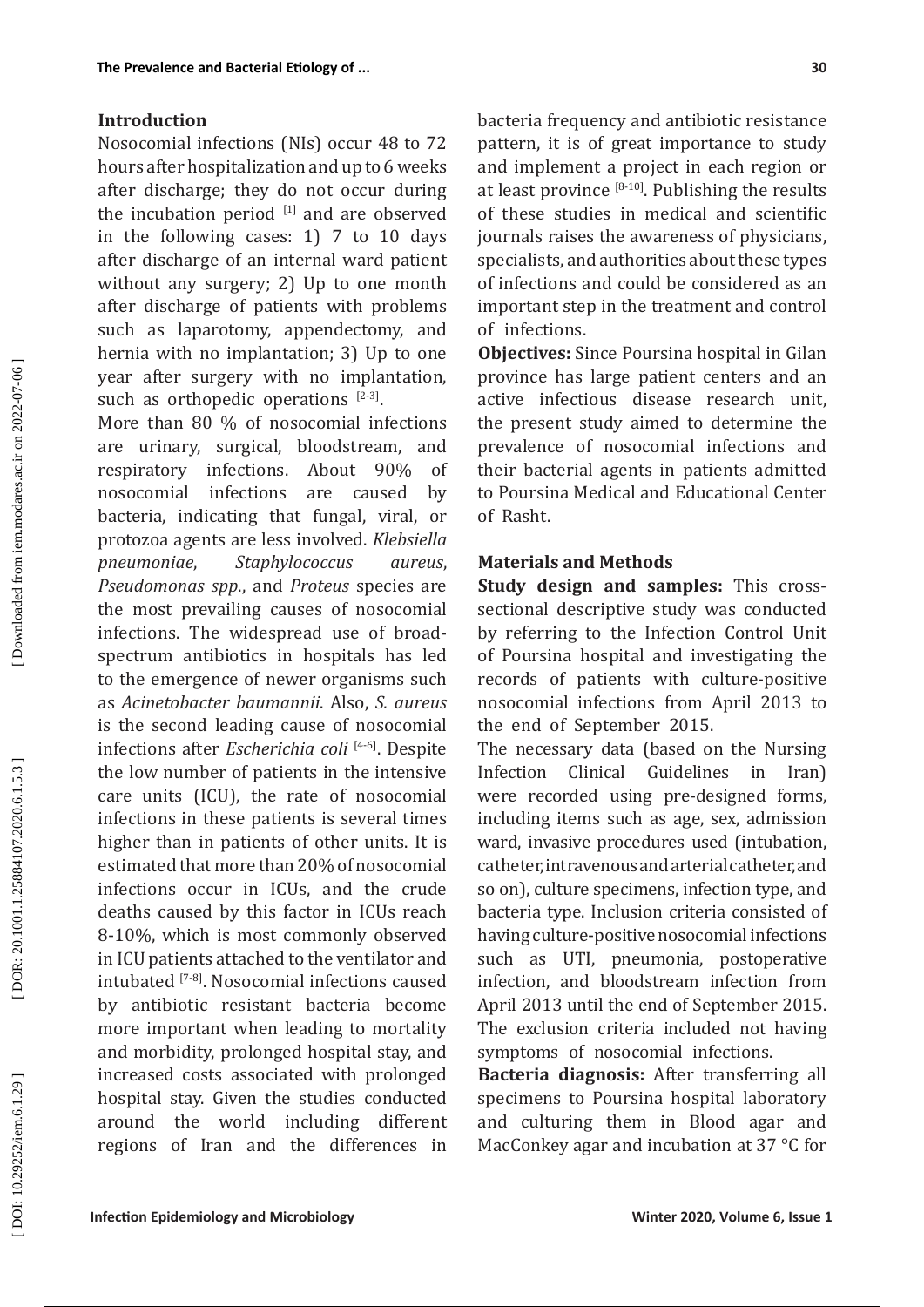18-24 hrs, they were precisely diagnosed<br>based on the standard microbiological tests based on the standard microbiological tests<br><sup>[11]</sup>. Isolated strains were then identified in Trypticase Soy Broth (TSB) and stored with 15 glycerol at  $-70$  °C.

**Statistical analysis:** After recording data, they were analyzed using SPSS software Ver. 21 (IBM Corp., USA). The results were presented as descriptive statistics in terms of relative frequency.

# **Findings**

**31**

Records of 738 patients with symptoms of nosocomial infection and positive culture were examined during the study period. Among them, 412 cases were man, and 316 cases were woman. The mean age of patients was 53 years. The age distribution of participants indicated that 34 patients were in the age group of 31-50 years, 31 patients in the age group of 71 years and older, 21 patients in the age group of 51-70 years, and 14 patients (the lowest number) in the age group of 1 month to 30 years. According to the results (Table 1), urinary tract and bloodstream infections were reported as the highest and lowest nosocomial infections, respectively. In this study, the highest incidence of nosocomial infections was observed in the adult and neonatal intensive care units, and the lowest incidence was observed in the general surgical ward. Furthermore, UTIs were reported as the most common nosocomial infections in the adult and neonatal intensive care units. Table 2 presents the complete frequency of nosocomial infections based on the admission wards. The most common strains causing nosocomial infections were *Acinetobacter spp.* (24.7%) (as the most common strain causing respiratory infection), *E. coli* (22.9%) (as the most common strain causing UTI), and *Enterobacter spp*. (19.9%) (as the most common strain causing postoperative infection). *Acinetobacter spp* was reported as the most common strain isolated from patients in the intensive care unit based on the frequency distribution of bacterial strains in admission wards. Tables 3 and 4 present the frequency of bacterial strains according to the hospital admission wards and type of infections, respectively. In addition, Table 5 presents the frequency of nosocomial infections in terms of the type of invasive measures used.

| <b>Infections</b> |     | <b>UTI</b>    |     | <b>Surgery</b> |     | RI            |     | <b>BSI</b>    |     |
|-------------------|-----|---------------|-----|----------------|-----|---------------|-----|---------------|-----|
| <b>Years</b>      | No. | $\frac{0}{0}$ | No. | $\frac{0}{0}$  | No. | $\frac{0}{0}$ | No. | $\frac{0}{0}$ | No. |
| 2013-2014         | 105 | 33/8          | 66  | 21/2           | 93  | 29/9          | 47  | 15/1          | 311 |
| 2014-2015         | 102 | 36/6          | 57  | 20/4           | 88  | 31/5          | 32  | 11/5          | 279 |
| 2015              | 53  | 35/8          | 34  | 23             | 44  | 29/7          | 17  | 11/5          | 148 |
| Total             | 260 | 35/2          | 157 | 21/3           | 225 | 30/5          | 96  | 13            | 738 |

**Table 1)** Distribution of nosocomial infections based on the infections years

UTI: Urinary tract infection, RI: Respiratory infection, BSI: Blood stream infection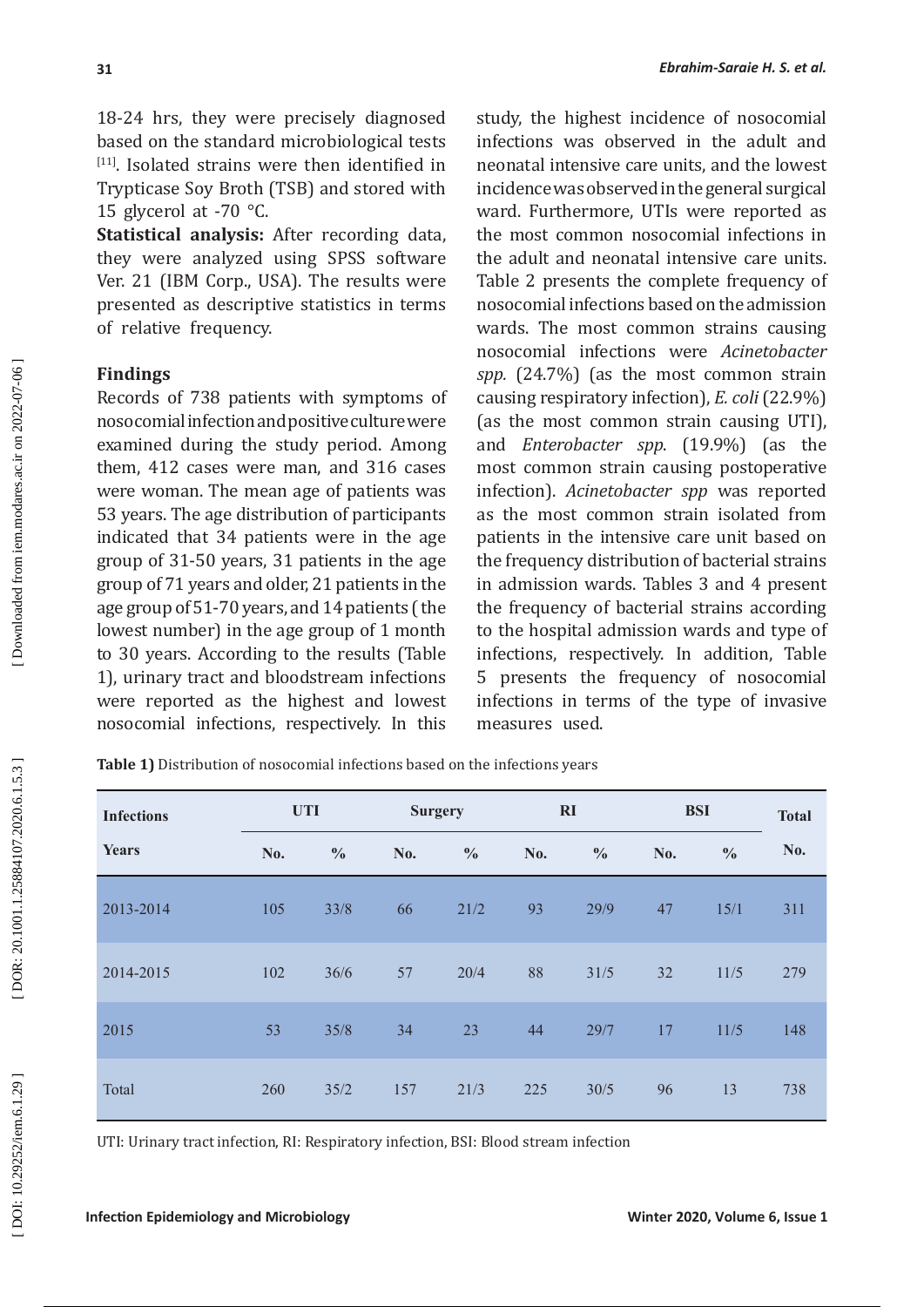| <b>Wards</b><br><b>Infections</b> | <b>Trauma</b><br>No. (%) | <b>Internal</b><br>No. $(%)$ | <b>Surgery</b><br>No. $(\% )$ | <b>ICU</b><br>No. (%) | <b>Total</b><br>No. $(\% )$ |
|-----------------------------------|--------------------------|------------------------------|-------------------------------|-----------------------|-----------------------------|
| <b>UTI</b>                        | 30<br>(11.5)             | 136<br>(52.3)                | 29<br>(11.1)                  | 65<br>(25)            | 260                         |
| RI                                | 19<br>(8.5)              | 44<br>(19.5)                 | 34<br>(15.1)                  | 128<br>(56.9)         | 225                         |
| Surgery                           | 7<br>(4.5)               | 45<br>(26.7)                 | 80<br>(51)                    | 25<br>(15.9)          | 157                         |
| <b>BSI</b>                        | 8<br>(8.3)               | 20<br>(20.8)                 | 3<br>(3.1)                    | 65<br>(67.8)          | 96                          |
| Total                             | 64<br>(8.7)              | 245<br>(33.2)                | 146<br>(19.8)                 | 283<br>(38.3)         | 738<br>(100)                |

**Table 2)** Distribution of nosocomial infections based on the hospital admission wards.

**Table 3)** Distribution of the clinical isolates based on the hospital admission wards

| <b>Wards</b><br><b>Isolates</b> | <b>Trauma</b><br>No. (%) | <b>Surgery</b><br>No. (%) | <b>Orthopaedic</b><br>No. (%) | <b>Neurology</b><br>No. (%) | <b>Neuro</b><br><b>Surgical</b><br>No. $(%)$ | <b>ICU</b><br>No. (%) | <b>Total</b> |
|---------------------------------|--------------------------|---------------------------|-------------------------------|-----------------------------|----------------------------------------------|-----------------------|--------------|
| Escherichia coli                | 25<br>(14.8)             | 6<br>(3.6)                | 7<br>(4.1)                    | 90<br>(53.2)                | $\mathbf{q}$<br>(5.3)                        | 32<br>(18.9)          | 169          |
| Pseudomonas                     | 7                        | 5                         | $\overline{4}$                | 8                           | 8                                            | 43                    | 75           |
| aeruginosa                      | (9.3)                    | (6.7)                     | (5.3)                         | (10.7)                      | (10.7)                                       | (57.3)                |              |
| Enterobacter                    | 6                        | $\overline{4}$            | 15                            | 30                          | 12                                           | 80                    | 147          |
| spp                             | (4.1)                    | (2.7)                     | (10.2)                        | (20.4)                      | (8.2)                                        | (54.4)                |              |
| Acinetobacter                   | 8<br>(4.4)               | $\overline{2}$<br>(1.1)   | 3<br>(1.6)                    | 23<br>(12.6)                | 2.7<br>(14.8)                                | 119<br>(65.4)         | 182          |
| <b>Staphylococcus</b>           | 5                        | $\overline{2}$            | 16                            | 15                          | 24                                           | 35                    | 97           |
| aureus                          | (5.1)                    | (2.1)                     | (16.5)                        | (15.5)                      | (24.7)                                       | (36.1)                |              |
| Klebsiella spp                  | 6<br>(8.8)               | $\overline{4}$<br>(5.9)   | 3<br>(4.4)                    | 19<br>(27.9)                | 6<br>(8.8)                                   | 30<br>(44.1)          | 68           |
| Total                           | 57                       | 23                        | 48                            | 185                         | 86                                           | 339                   | 738          |
|                                 | (7)                      | (3)                       | (6)                           | (26.1)                      | (12.1)                                       | (47.9)                | (100)        |

ICU: Intensive care unit, UTI: Urinary tract infection, RI: Respiratory infection, BSI: Blood stream infection

**Table 4)** Distribution of the clinical isolates based on the type of infection

| <b>Isolate</b><br><b>Infections</b> | <b>Staphylococcus</b><br><b>aureus</b><br>No. (%) | Klebsiella spp.<br>No. (%) | Pseudomonas<br>aeruginosa<br>No. (%) | Acinetobacter spp.<br>No. (%) | <b>Enterobacter</b><br>spp.<br>No. (%) | <b>Escherichia</b><br>coli<br>No. (%) | <b>Total</b> |
|-------------------------------------|---------------------------------------------------|----------------------------|--------------------------------------|-------------------------------|----------------------------------------|---------------------------------------|--------------|
| <b>UTI</b>                          | 25<br>(9.7)                                       | 33<br>(12.7)               | 10<br>(3.8)                          | 23<br>(8.8)                   | 33<br>(12.7)                           | 136<br>(52.3)                         | 260          |
| <b>RI</b>                           | 31<br>(13.8)                                      | 20<br>(8.9)                | 31<br>13.8                           | 84<br>(37.3)                  | 51<br>(22.7)                           | 8<br>(3.5)                            | 225          |
| Surgery                             | 40<br>(25.5)                                      | 15<br>(9.5)                | 20<br>(12.7)                         | 16<br>(10.2)                  | 56<br>(35.7)                           | 10<br>(6.4)                           | 157          |
| <b>BSI</b>                          | $\left[1\right]$                                  | 0                          | 14<br>(14.6)                         | 59<br>(61.5)                  | 7<br>(7.3)                             | 15<br>(15.6)                          | 96           |

UTI: Urinary tract infection, RI: Respiratory infection, BSI: Blood stream infection

[DOI: 10.29252/iem.6.1.29]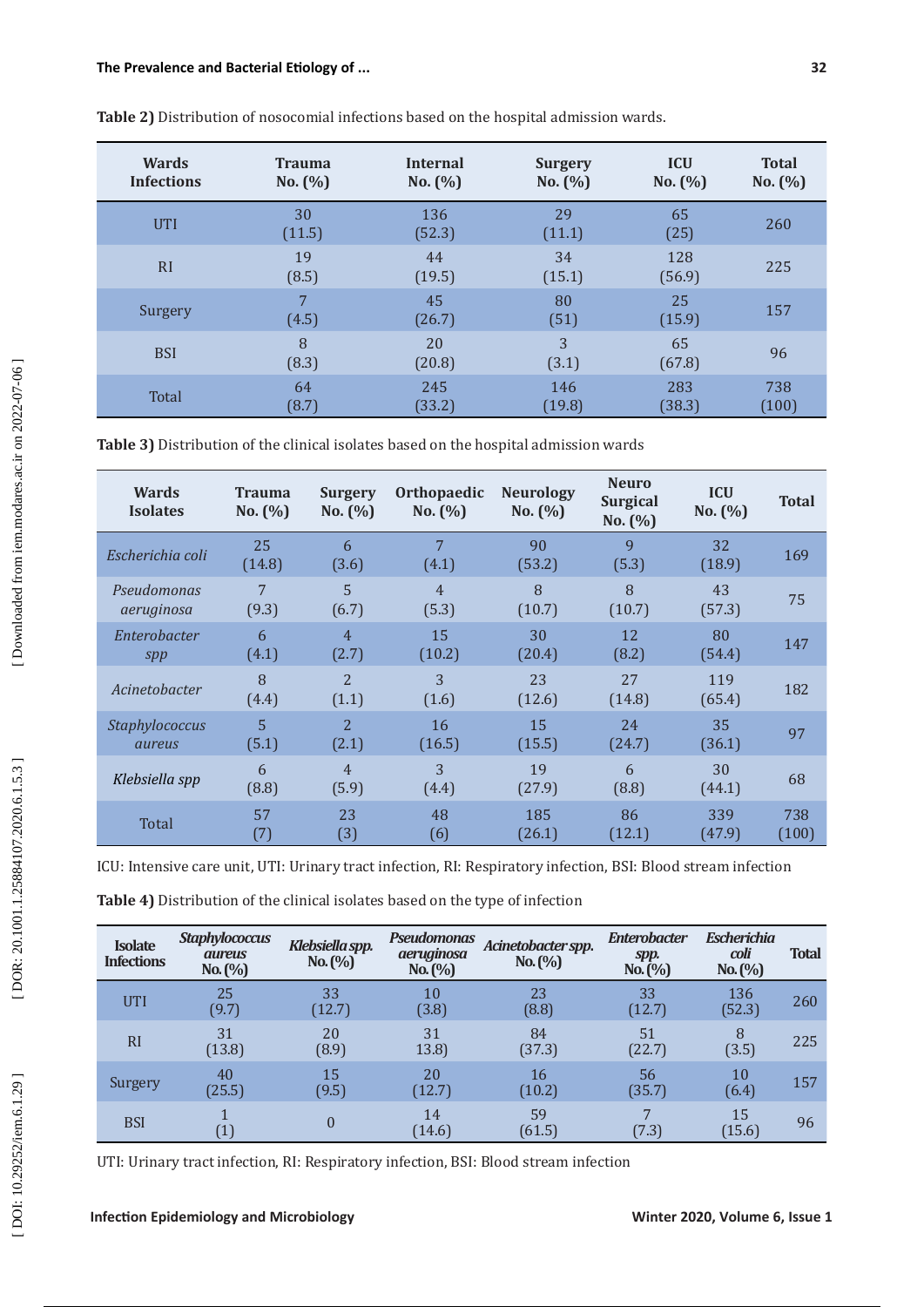| techniques<br>Infections<br>offensive | Suction<br>No. (%) | No. (%)<br><b>NGT</b> | Surgery<br>No. (%)  | <b>Brain shunt</b><br>(%)<br>Χo. | Tracheostomy<br>(96)<br>Χo. | Ventilator<br>No. (%) | Endotracheal<br>(96)<br>tube<br>No. | Intravenous<br>catheters<br>No. (%) | Urine catheter<br>No. (%) | <b>Total</b> |
|---------------------------------------|--------------------|-----------------------|---------------------|----------------------------------|-----------------------------|-----------------------|-------------------------------------|-------------------------------------|---------------------------|--------------|
| UTI                                   | 131<br>(50.4)      | 110<br>(42.3)         | 66<br>(25.4)        | 10<br>(3.8)                      | 46<br>(17.7)                | 70<br>(26.9)          | 85<br>(32.7)                        | 260<br>(100)                        | 260<br>(100)              | 260          |
| RI                                    | 183<br>(81.3)      | 59<br>(26.2)          | 78<br>(34.7)        | 7<br>(3.1)                       | 53<br>(23.5)                | 107<br>(47.6)         | 130<br>(57.8)                       | 160<br>(71.1)                       | 157<br>(69.8)             | 225          |
| Surgery                               | 23<br>(14.6)       | 25<br>(15.6)          | 157<br>(100)        | $\overline{4}$<br>(2.5)          | 6<br>(3.8)                  | 13<br>(8.3)           | 17<br>(10.8)                        | 65<br>(41.4)                        | 24<br>(15.3)              | 157          |
| <b>BSI</b>                            | 52<br>(54.2)       | 7<br>(7.3)            | $\mathbf{0}$<br>(0) | 6<br>(6.2)                       | 27<br>(28.1)                | 45<br>(46.9)          | 25<br>(26)                          | 96<br>(100)                         | 50<br>(52.1)              | 96           |

**Table 5)** Distribution of nosocomial infections based on the type of offensive techniques used

NGT: Nasogastric intubation, UTI: Urinary tract infection, RI: Respiratory infection, BSI: Blood stream infection

# **Discussion**

In the present study, records of 738 patients with nosocomial infections were studied. The prevalence of nosocomial infections was 7.5% on average, which was within the reported range of nosocomial infections in sources such as Mandel's Book, reporting the prevalence of infections between 5-20% [12- 14 ] . In a meta-analysis study conducted in Iran, the prevalence of NIs in Iran was determined as 4.5%, which is in line with the present study results; in addition, the prevalence of NIs in developed and developing countries was determined in the range of 3.5-12% and 5.7-19.1%, respectively.

In the present study, the frequency distribution of nosocomial infections was determined as follows: UTI, 35.2%; respiratory infection, 30.5 %; postoperative infection, 21.3 %; and bloodstream infection, 13 %. Accordingly, the highest infection rate was associated with UTIs (35.2%) and respiratory infection (30.5 %), and the lowest infection rate was associated with bloodstream infection (13 %). These results were consistent with the results of other studies by Mythri et al. (2014) in

India, Zahraei et al. (2012), and Sheikh et al.  $(2008)$  in Pakistan<sup>[12, 15-16]</sup>. However, they were inconsistent with the results of other studies by Falahi et al. (2017) in Mashhad, Rahimi Bashar et al. (2018) in Hamadan, and Davoudi et al. (2014) and Behzadnia et al.  $(2014)$  in Mazandaran  $\frac{11}{17}$ ,  $\frac{17}{191}$  because in their studies, pneumonia was reported as the most common nosocomial infection . Ghashghaee et al. (2018) in a comprehensive study demonstrated that bloodstream infection, surgical site infections, and pneumonia were the most common nosocomial infections in Iran  $[20]$ . In this study, 64.7% of patients were hospitalized in both intensive care and internal nervous units, which is justified by their long stay, older age, and greater use of invasive measures in these units. No significant correlation was found between age, sex, and nosocomial infections in the present study, consistent with the studies by Rahimi Bashar et al. (2018)<sup>[17]</sup>, and Dasgupta et al.  $(2015)$  in India  $^{[21]}$ . However, there was a statistically significant correlation between age and nosocomial infections in the studies by Ecknrod et al.  $(2014)$   $^{[22]}$  and Li et al.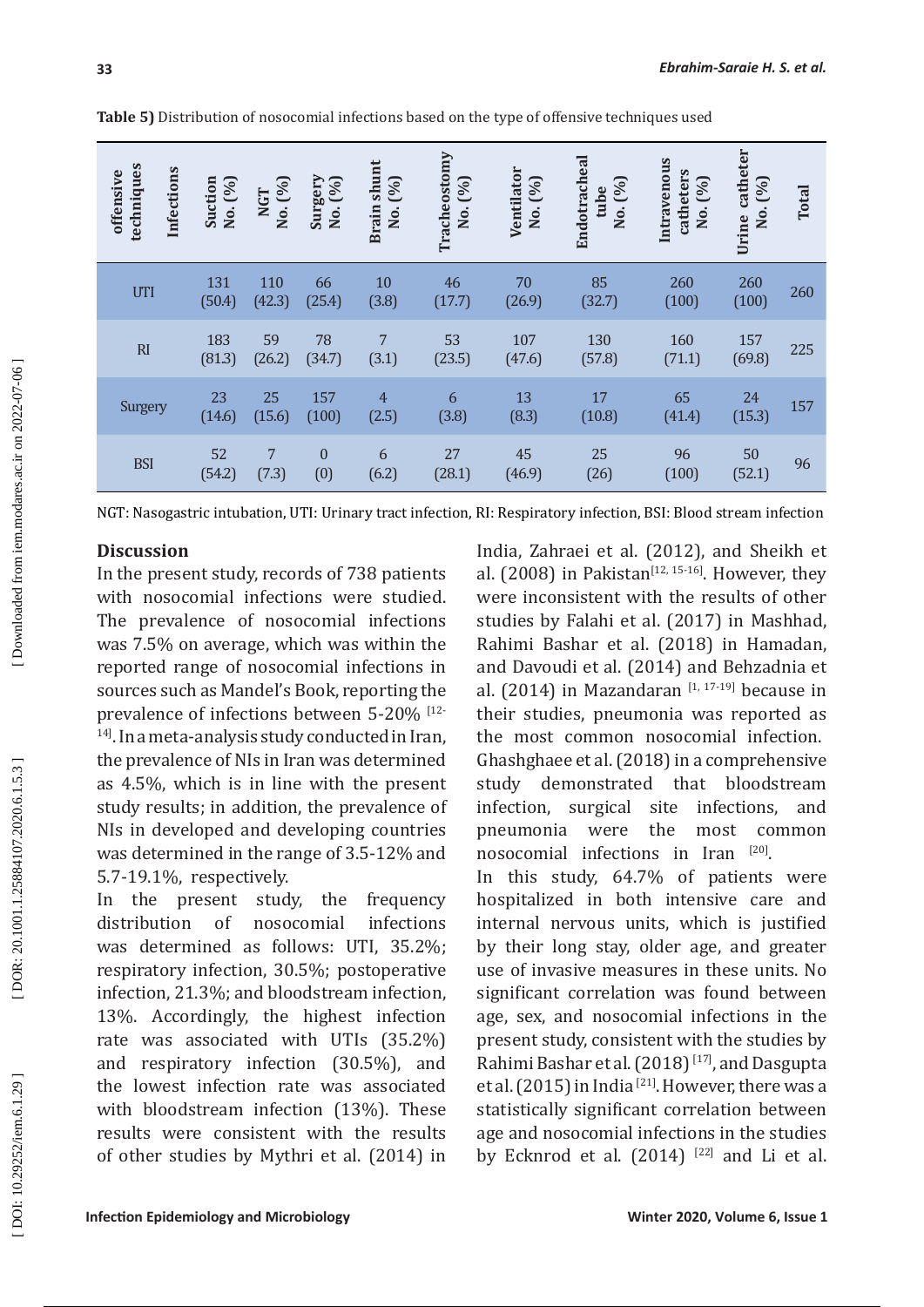$(2019)$  in China  $^{[23]}$ . This inconsistency may be due to the high average age of patients admitted to the intensive care unit, making it difficult to statistically compare patients' age groups. Almost all patients had intravenous catheters; 85% had urinary catheters, 51.4% had endotracheal tubes, and 52.4% had a surgery. In the present study, there was a significant correlation between the nosocomial infections and procedures such as intubation, the use of urinary and vascular catheters and NGT, suctioning, and shunting; this result was consistent with the result of a study by Babazono et al. (2008) in Japan  $[24]$ , but inconsistent with the result of another study in Italy  $^{[25]}$ .

About 50.7% of UTIs were associated with the internal nervous unit, and 25% were associated with ICU, which is justified by the greater use of urinary catheter in these units. The prevalence of respiratory infections was 56.8% in ICU and 19.1% in internal nervous unit, which is due to the patients' older age, illness, and greater use of invasive procedures such as endotracheal tube and ventilator in these units .

The high prevalence of *Acinetobacter spp* in ICU (65.3%) and the internal nervous unit (12.6%) is attributed to higher respiratory infections and greater use of invasive devices such as endotracheal tubes and ventilators in these units. The highest incidence of surgical infections was 31.8% in neurosurgical ward, followed by 28.6% in orthopedic ward and 19.1% in surgical ward, covering 79.6% of patients. Furthermore, 15.9% of surgical infections were in the intensive care unit, and 4% were in the trauma unit. It could be concluded that all the surgical infections emerged in units where surgeries were performed or patients were transferred, probably due to the surgery and length of stay. The isolation rate of *S*. *aureus* was 36% in ICU, 20% in neurosurgical ward, and 16% in orthopedic ward. Furthermore, 67.7% of

bloodstream infections were in ICU, 20.8% in the internal nervous unit, and 8% in the trauma unit, indicating the greater use of invasive measures for older and ill patients . The most common underlying diseases were hypertension and diabetes, which are most frequently observed in older patients admitted to the internal nervous unit and ICU. These underlying diseases were less frequent in the orthopedic, surgical, and trauma wards where patients were younger . According to the present study results, *Acinetobacter spp*. was the most common strain isolated, and UTIs were the most common type of infection. Due to the prevalence of UTIs and the financial and social damage they impose to the country and the constant change of common pathogens and their susceptibility and antibiotic resistance pattern, it is necessary to conduct studies in academic centers of each province at regular intervals. It is also important to find the number of patients with urinary catheters in order to reduce the duration of urinary catheter use.

# **Conclusion**

According to the present study results, *Acinetobacter spp* was the most common strain isolated, and UTIs were the most common type of infection. Due to the prevalence of UTIs and the financial, physical, and social damage they impose to the whole country and the constant change of common pathogens and their susceptibility and antibiotic resistance patterns, it is necessary to conduct studies on this issue in the academic centers of each province at regular intervals.

**Acknowledgments:** This was an original research paper from a thesis. This study was funded in part by a grant from the Guilan University of Medical Sciences, [grant no 1890].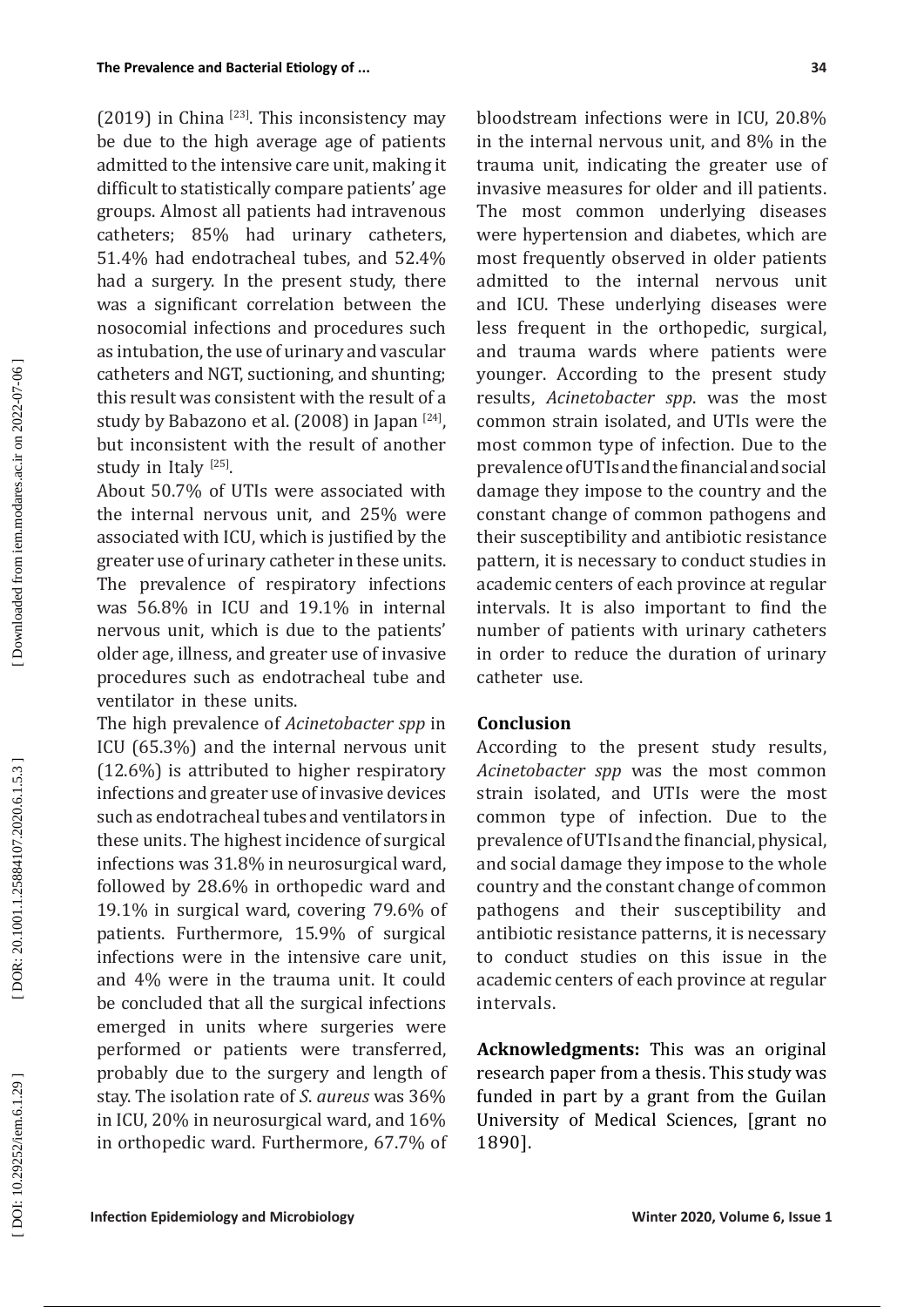**Ethical Permissions:** Not applicable.

**Conflicts of Interests:** The authors declare that they have no competing interests.

**Authors Contribution:** HSE, HAB and TY: Conceived, designed, and supervised the study and revised the manuscript **Funding:** Self-Funding.

# **References**

- 1. Falahi J, Khaledi A, Alikhani MY, Taghipour A, AMEL JS, Honarmand M, et al. Prevalence of nosocomial infection in different wards of Ghaem hospital, Mashhad. Avicenna J Clin Microbiol Infect. 2017; 4(2):40297.
- 2. Mehrab Tavana A, Nosocomial infections: A global problem. Hakim Health Sys Res. 2016; 19(2):100-2. (In persina)
- 3. Kouchak F, Askarian M. Nosocomial infections: The definition criteria. Iran J Med Sci. 2012; 37(2):72.
- 4. Mulu W, Kibru G, Beyene G, Damtie M. Postoperative nosocomial infections and antimicrobial resistance pattern of bacteria isolates among patients admitted at Felege Hiwot referral hospital, Bahirdar, Ethiopia. Ethiop J Health Sci. 2012; 22(1):7-18.
- 5. Hoseini MB, Abdinia B, Rezaee M, Oskouie S. The study of nosocomial infections in neonatal intensive care unit: A prospective study in northwest Iran. Int J Pediatr. 2014; 2(3):25-33.
- 6. Pachori P, Gothalwal R, Gandhi P. Emergence of antibiotic resistance Pseudomonas aeruginosa in intensive care unit; A critical review. Genes Dis. 2019; 6(2):109-19.
- 7. Marty N, Malavaud S. Epidemiology of nosocomial infections after cataract surgery and role of the Infection Control Committee in prevention. Bull Acad Natl Med. 2002; 186(3):635-45.
- 8. Tabatabaei SM, Pour FB, Osmani S. Epidemiology of hospital-acquired<br>infections and related anti-microbial and related anti-microbial resistance patterns in a tertiary-care teaching hospital in Zahedan, Southeast

Iran. Int J Infect. 2015; 2(4):3-8.

- 9. Haque M, Sartelli M, McKimm J, Abu Bakar M. Health care-associated infections - an overview. Infect Drug Resist. 2018;11:2321- 33.
- 10. Mahmoudi S, Gholampour Noghondar Z, Habibi Nodeh F, Safari H, Abbasi Borogeni P. Identifying and prioritizing factors affecting patient's length of stay in selected hospitals affiliated to Tehran and Iran University of Medical Sciences. J Hosp. 2018; 16(4):53- 62.
- 11. Mahon CR, Mahon R. Textbook of diagnostic microbiology: Content technologies. Inc; 2015.<br>12. Mythri
- H, Kashinath K. Nosocomial infections in patients admitted in intensive care unit of a tertiary health center, India. Ann Med Health Sci Res. 2014; 4(5):738- 41.
- 13. Behnke M, Aghdassi SJ, Hansen S, Diaz LAP, Gastmeier P, Piening B. The prevalence of nosocomial infection and antibiotic use in German hospitals. Dtsch Arztebl Int. 2017;114 (50):851-7.
- 14. Masters BR. Mandell, Douglas, and Bennett's principles and practice of infectious diseases, (2015) Eds: John E. Bennett, Raphael Dolin, Martin J. Blaser.<br>ISBN: 13-978-1-4557-4801-3. Elsevier ISBN: 13-978-1-4557-4801-3, Elsevier Saunders. Springer; 2016.
- 15. Zahraei SM, Eshrati B, Asi HM, Pezeshki Z. Epidemiology of four main nosocomial infections in Iran during March 2007-March 2008 based on the findings of a routine surveillance system. Arch Iran Med. 2012; 15(12):764-6.
- 16. Shaikh JM, Devrajani BR, Shah S, Akhund T, Bibi I. Frequency, pattern, and etiology of nosocomial infection in intensive care unit: An experience at a tertiary care hospital. J Ayub Med Coll Abbottabad. 2008; 20(4):37- 40.
- 17. Rahimi-Bashar F, Karami P, Khaledi A, Dehghan A, Seifrabie MA, Yaghoobi MH.